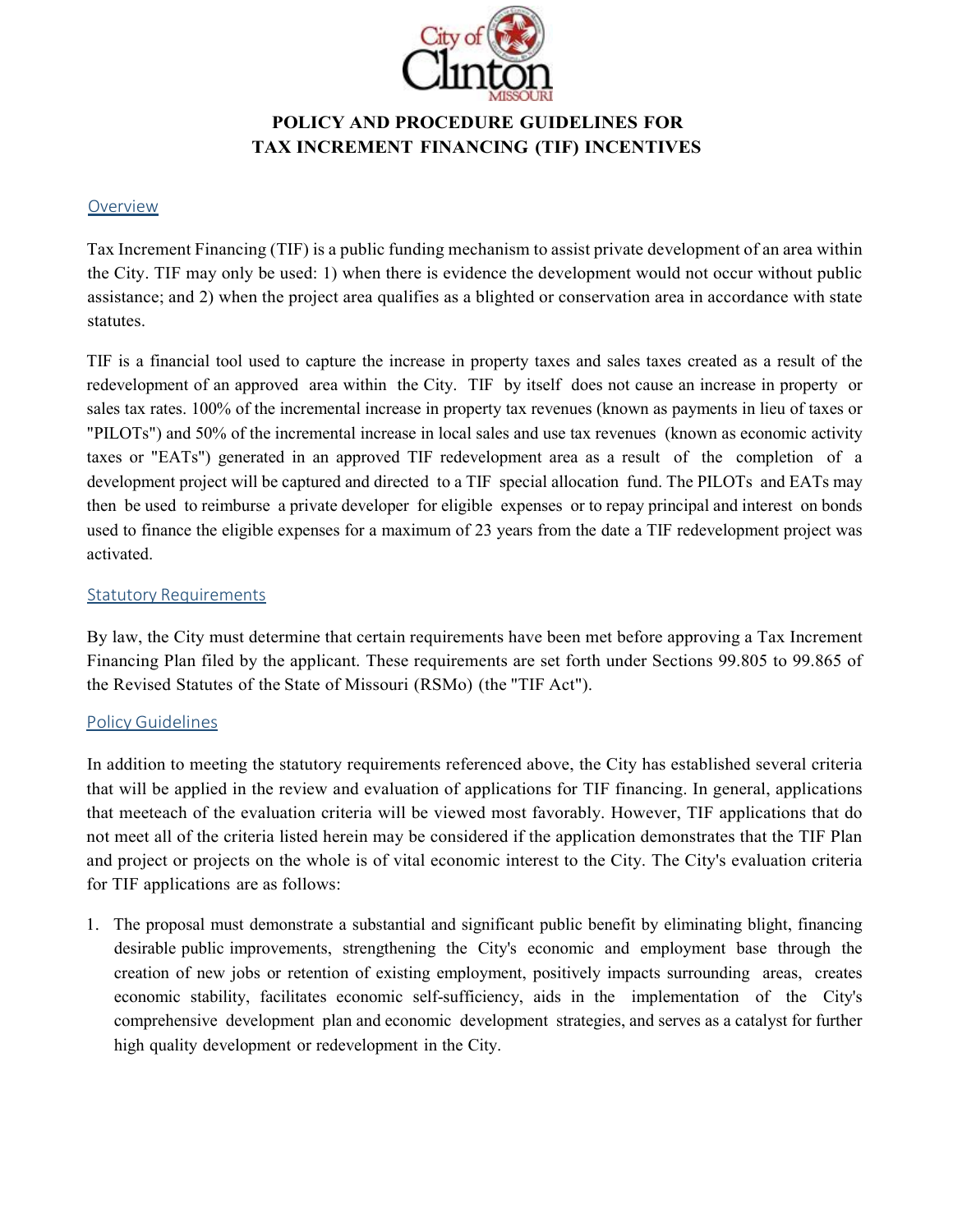- 2. Proposals for the redevelopment and/or infill of deteriorating areas within the City will be given more favorable consideration than projects for the redevelopment of "green field" areas.
- 3. The applicant must provide evidence that the applicant has thoroughly explored alternative financing methods and has a track record which demonstrates the financial and technical ability to complete the project.
- 4. TIF assistance to the project should generally not exceed 25% of total project costs. However, additional incentives may be considered in circumstances where the developer:
	- a. has a proven track record in completing successful projects comparable in scope and scale:
	- b. documents the developer's financial capacity to complete the proposed project;
	- c. demonstrates that tenant commitments are already in place for a significant portion of the proposedproject;
	- d. demonstrates the need for additional assistance in order to achieve a reasonable rate of return of theproposed project; and
	- e. is seeking to develop land that is identified as highly desirable for TIF assistance as indicated on themap on file with the City Clerk.
- 5. Proposals requesting TIF assistance should have a ratio of three to one (3:1) in comparing potential increased revenue to the City from all sources to the value of the incentives provided, measured over the term of the TIF project.
- 6. Generally, TIF applications which encompass a project area of less than 5 acres will be discouraged.
- 7. In evaluating the employment potential of a proposed redevelopment, the following shall be taken into consideration: (a) number of additional employees that will be hired as a result of the project and whether they are likely to be hired from the local population; (b) skill and education levels required for the jobs expected to be created by the project; (c) range of salary and compensation for jobs expected to be created by the project; and (d) potential for executive relocation. TIF projects that create jobs with wages that exceed the community average will be viewed favorably.
- 8. TIF applications for new or expanded retail projects will be viewed more favorably than new or expanded office, commercial, or industrial and manufacturing projects. TIF applications for retail and service commercial projects should be limited to those projects that encourage an inflow of new customers from outside the City or that will provide services or fill retail markets that are currently unavailable or in short supply in the City as documented in a professionally prepared market study. New or expanded industrial and manufacturing projects will be given more favorable consideration than new or expanded warehouse type uses based upon the projected employment per square foot.
- 9. TIF applications for the development of commercial, office and industrial projects that would stabilize existing commercial, office and industrial areas that have or will likely expe1-ience deterioration will be favored.
- 10. TIF applications that include the development of business areas, or the redevelopment of existing business areas, shall include information as to the business type of the major tenants of the TIF area. In addition, a thorough market analysis should be completed that identifies: (1) the population areas from which the project will draw; and (2) the businesses of similar types that would be competing with the TIF area businesses.
- 11. TIF applications for new residential development projects (other than a limited number of residential units which are creatively integrated into commercial or retail projects) will be strongly disfavored. TIF applications for the redevelopment of existing residential areas will generally be disfavored.
- 12. Government-issued financing related to TIF applications.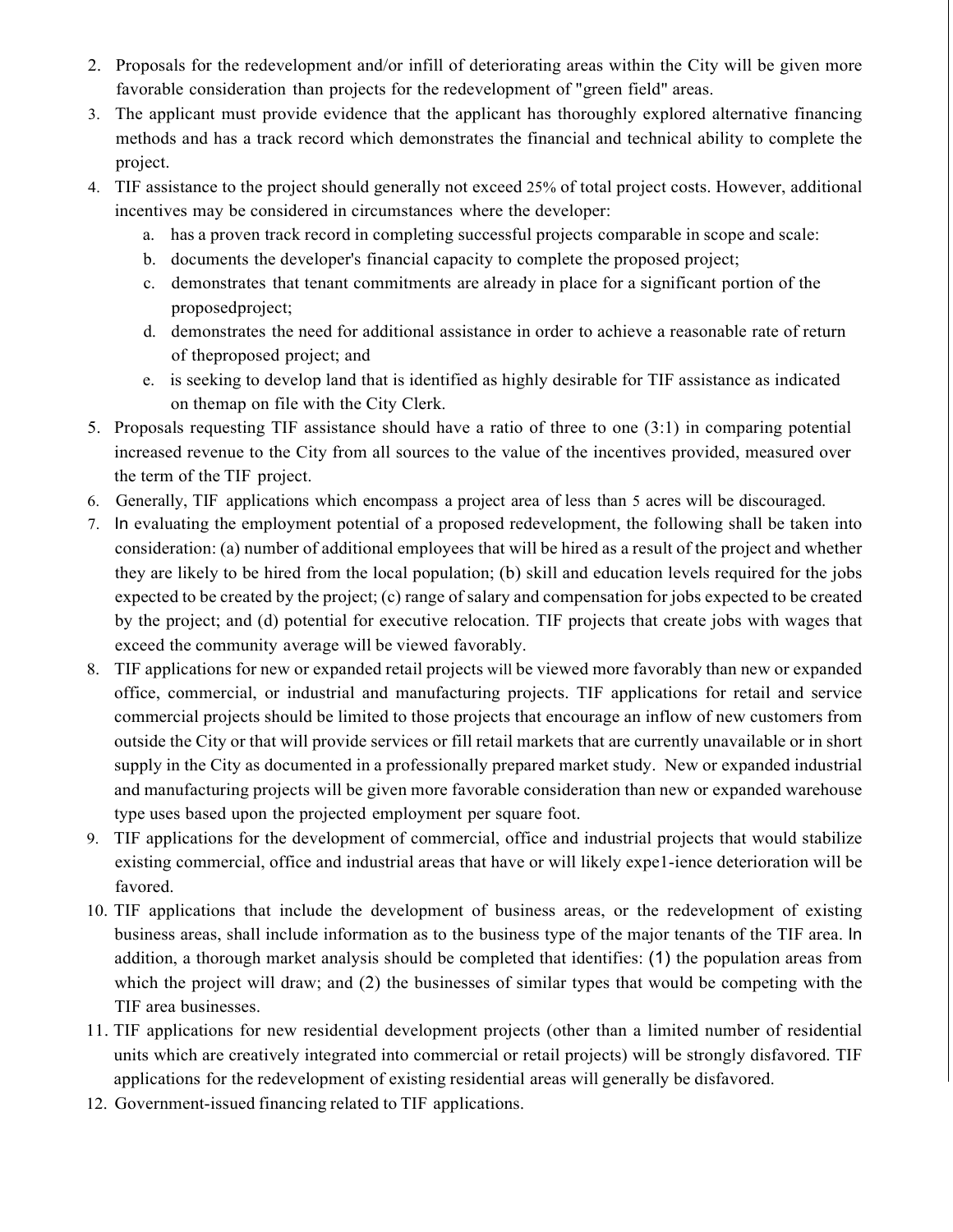- a. If an applicant's financing plan includes a request for the City or another governmental entity at the City's request (e.g., an industrial development authority or the Missouri Economic Development Financing Board ("MDFB")) to issue notes and/or bonds to finance the project, the applicant shall enter into an agreement with the City regarding the terms of such financing prior to the consideration of the approval of the application, which financing terms shall be incorporated into a redevelopment agreement for the implantation of the redevelopment plan upon the approval of the application, as applicable.
- b. TIF applications requesting the issuance of bonds or notes shall be required to demonstrate using a third-party revenue consultant selected by the City that the payments-in-lieu of taxes and/or economic activity taxes expected to be generated will be sufficient to provide debt service coverage of at least 1.30 times the projected debt service on any tax increment financing bonds or notes, subject to input from the City's bond underwriter or other consultant on a case-by-case basis. This limitation may be modified for projects that involve the redevelopment of existing structures or the assembly and clearance of land upon which existing structures are located. The debt service coverage ratio provided in this subsection is for guidance only, the actual ratio will be determined through negotiations of the parties in the context of an actual request for incentives through an application.
- c. Applications requesting the City to issue annual-appropriation backed bonds are prohibited.
- 13. If the TIF application is being recommended based upon specifically delineated benefits that are projected to flow to the City as a result of the development, such as increased employment opportunities, increased ad valorem or economic activity taxes, or construction of public infrastructure, language will be included in the development agreement that stipulates that the City's assistance to the developer may be reduced if satisfactory evidence is not shown that the degree, nature and/or quality of the benefits have been generated to the City by the project in accordance with the timeline provided in the application.
- 14. Applications that include the utilization of a Community Improvement District (CID), Transportation Development District (TDD), Neighborhood Improvement District (NID), or other private or public financing mechanisms that result in reducing the term of the TIF project and/or reduce the burden on affected taxing jurisdictions will be viewed more favorably.
- 15. Notwithstanding the foregoing, TIF applications that, based upon the above guidelines, would not otherwise be favorably considered or do not meet any of the above referenced c11teria, may be viewed favorably by the City if the application clearly demonstrates that the project as a whole or a portion of it is of vital interest to the City and will significantly assist the City by eliminating blight, financing desirable public improvements, strengthening the City's economic and employment base through the creation of new jobs or retention of existing employment, positively impacting surrounding areas, creating economic stability, facilitates economic self-sufficiency, aiding in the implementation of the City's comprehensive development plan and economic development strategies, and serving as a catalyst for further high quality development or redevelopment in the City.

#### Expenses Eligible for Reimbursement

Subject to the requirements of the TIF Act, expenses eligible for reimbursement under a TIF proposal mayinclude, but are not limited to, the following:

- a. Studies, surveys, plans and specifications.
- b. Fees incurred by either the City or the applicant, or both, for professional services such as architectural, engineering, legal, marketing, financial, and planning.